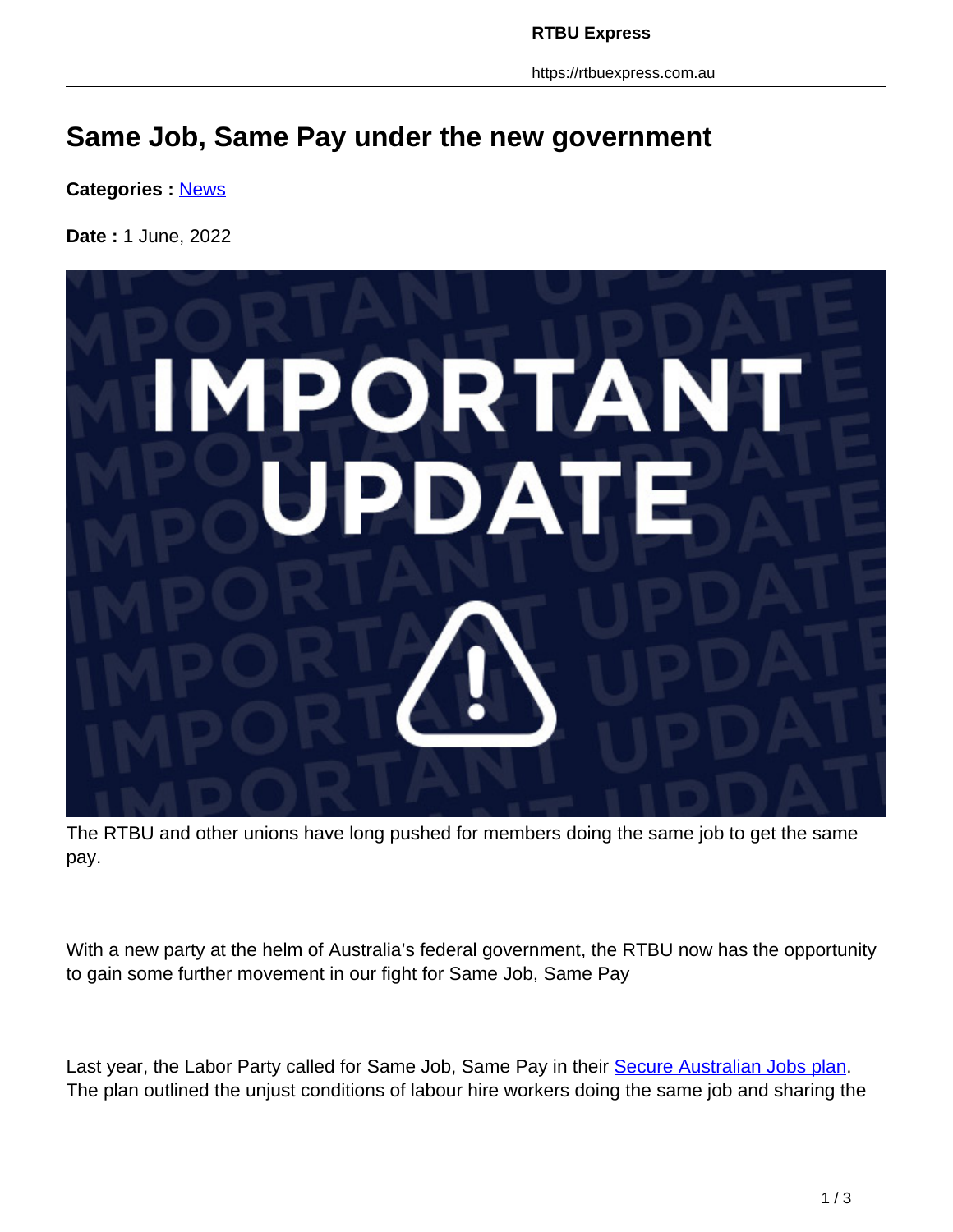same qualifications as people directly employed by companies, and committed to remediating these conditions.

The right to secure work and a fair wage were a focus of the federal election, and we know exactly how much an unfair wage disparity between workers creeps into the functions of daily life – paying the mortgage or rent, keeping the lights on, putting food on the table, or having enough money left in the pay packet for fun once the bills are paid.

## **Everyone has a right to a secure and stable income.**

## **Labor have talked the talk, and now we need to keep them accountable to walk the walk.**

Train, tram, and bus drivers, cleaners, infrastructure workers, operators, maintainers, and more will benefit greatly if we can ensure the new government keeps their promise to legislate Same Job, Same Pay as a workplace right.

We always have and always will stand up for fair pay and the betterment of transport workers' conditions.

We've repeatedly slammed *privatisation in Region 6*, are working towards **EAs amongst the two** largest rail industry Labour Hire companies Trojan and Railtrain, negotiating the first ever National Labour Hire EA in the union with Momentum, and protesting in support of Same Job, Same Pay in the 2021 Government Senate Select Committee on Job Security. Same job, same pay is also one of our claims for the Sydney and NSW Trains EA along with anti-privatisation claims.

But there's still much to do. It may be a long road but we're committed to continuing the fight to ensure that Labor delivers action and not just words during their term in government.